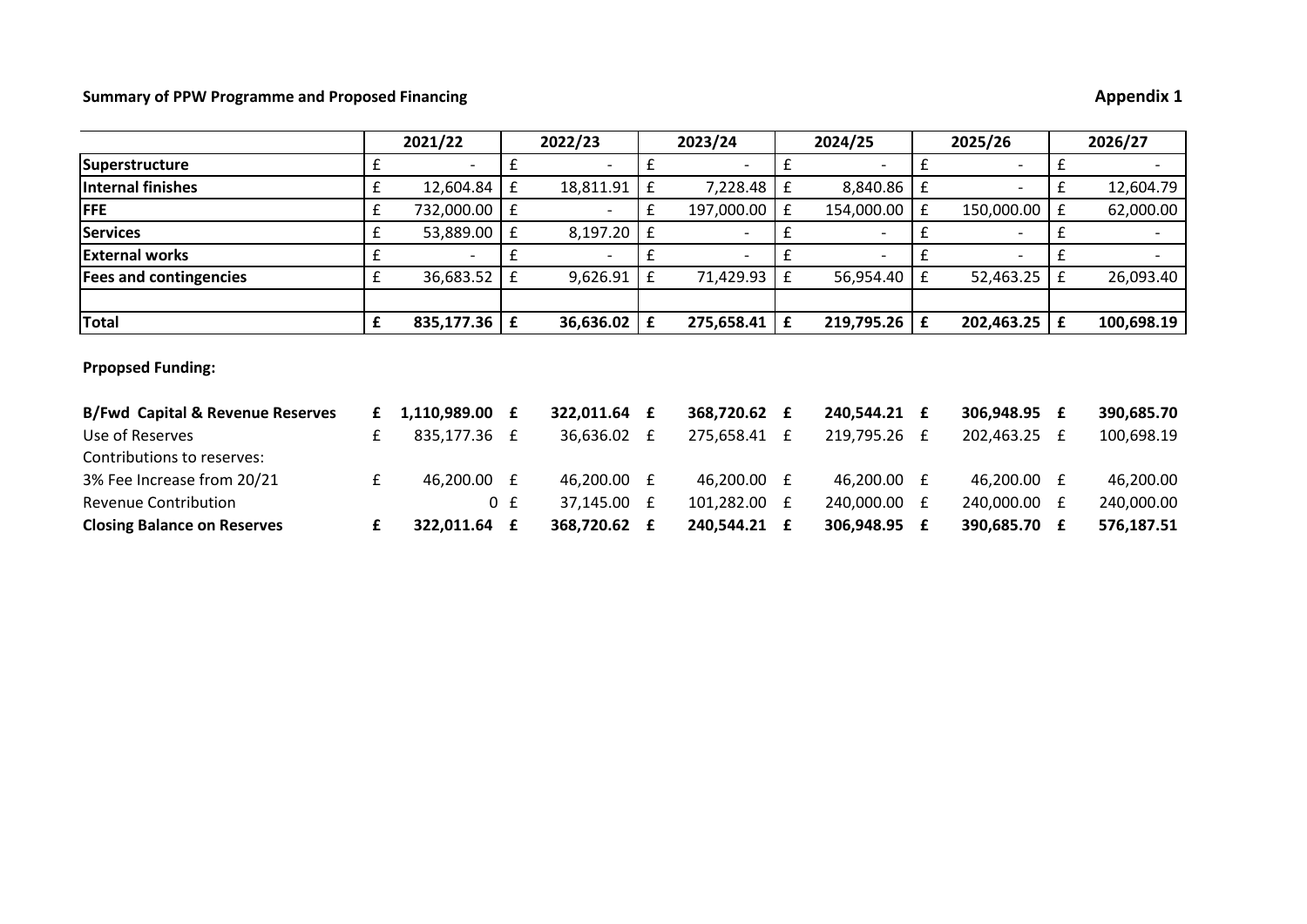# **Summary of PPW Programme and Propol**

|                                             |   | 2027/28        |                    | 2028/29                  |   | 2029/30        |   | 2030/31                  |   | 2031/32      |             | 2032/33    |
|---------------------------------------------|---|----------------|--------------------|--------------------------|---|----------------|---|--------------------------|---|--------------|-------------|------------|
| Superstructure                              | £ |                | £                  |                          | £ | 129,110.40     | £ | 44,150.00                | £ |              | £           |            |
| Internal finishes                           | £ | 18,811.91      | £                  | 8,591.31                 | £ | 24,681.82      | £ | 256.48                   | £ | 12,604.79    | £           | 18,811.91  |
| <b>FFE</b>                                  | £ | 26,000.00      | $\pmb{\mathsf{f}}$ | 121,000.00               | £ | 716,000.00     | £ | 16,500.00                | £ | 51,000.00    | £           | 10,000.00  |
| <b>Services</b>                             | £ |                | £                  | $\sim$                   | £ | 165,386.10     | £ | $\overline{\phantom{a}}$ | £ | 53,889.00    | $\mathbf f$ | 8,197.20   |
| <b>External works</b>                       | £ | $\blacksquare$ | £                  | $\overline{\phantom{0}}$ | £ | $\blacksquare$ | £ | $\overline{\phantom{0}}$ | £ |              | £           |            |
| <b>Fees and contingencies</b>               | £ | 15,673.19      | $\mathbf f$        | 3,004.96                 | £ | 121,918.05     | £ | 21,302.35                | £ | 42,279.60    | $\mathbf f$ | 13,124.46  |
|                                             |   |                |                    |                          |   |                |   |                          |   |              |             |            |
| <b>Total</b>                                | £ | 60,485.10      | £                  | 132,596.27               | £ | 1,157,096.37   | £ | 82,208.83                | £ | 159,773.39   | £           | 50,133.57  |
| <b>Prpopsed Funding:</b>                    |   |                |                    |                          |   |                |   |                          |   |              |             |            |
| <b>B/Fwd Capital &amp; Revenue Reserves</b> | £ | 576,187.51 £   |                    | 801,902.41 £             |   | 955,506.14 £   |   | 84,609.77 £              |   | 248,600.94 £ |             | 335,027.55 |
| Use of Reserves                             | £ | 60,485.10 £    |                    | 132,596.27               | £ | 1,157,096.37 £ |   | 82,208.83 £              |   | 159,773.39 £ |             | 50,133.57  |
| Contributions to reserves:                  |   |                |                    |                          |   |                |   |                          |   |              |             |            |
| 3% Fee Increase from 20/21                  | £ | 46,200.00      | £                  | 46,200.00 £              |   | 46,200.00 £    |   | 46,200.00 £              |   | 46,200.00 £  |             | 46,200.00  |
| <b>Revenue Contribution</b>                 | £ | 240,000.00     | £                  | 240,000.00 £             |   | 240,000.00 £   |   | 200,000.00               | £ | 200,000.00 £ |             | 200,000.00 |
| <b>Closing Balance on Reserves</b>          | £ | 801,902.41     | £                  | 955,506.14 £             |   | 84,609.77 £    |   | 248,600.94 £             |   | 335,027.55   | £           | 531,093.98 |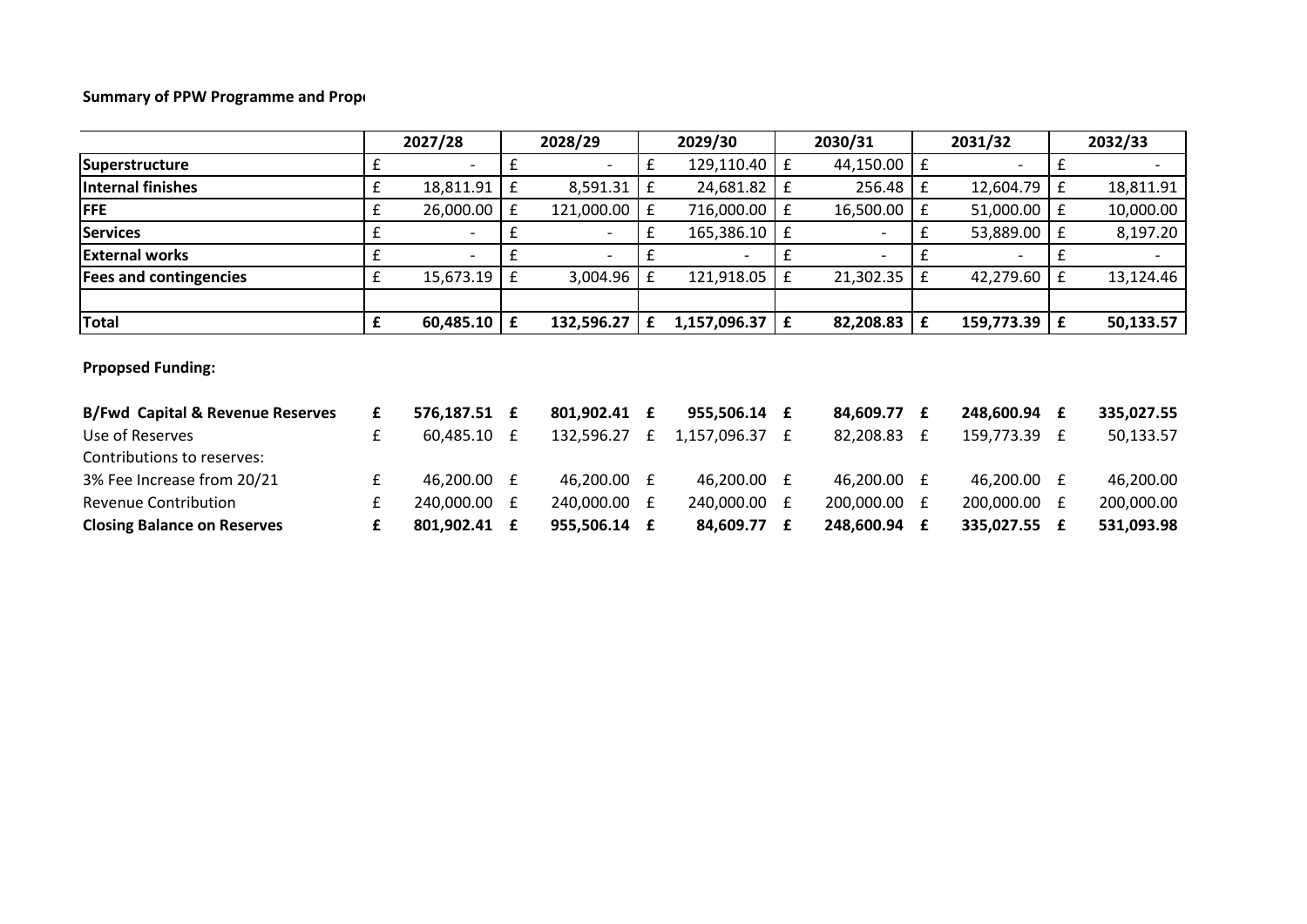# **Summary of PPW Programme and Propol**

|                                             |   | 2033/34                  |                    | 2034/35      |              | 2035/36                  |   | 2036/37                  |   | 2037/38      |             | 2038/39    |
|---------------------------------------------|---|--------------------------|--------------------|--------------|--------------|--------------------------|---|--------------------------|---|--------------|-------------|------------|
| Superstructure                              | £ |                          | £                  |              | £            | $\overline{\phantom{a}}$ | £ |                          | £ |              | £           |            |
| Internal finishes                           | £ | 7,228.48                 | $\pmb{\mathsf{f}}$ | 7,074.86     | £            | 2,700.00                 | £ | 12,604.79                | £ | 18,811.91    | £           | 8,591.31   |
| <b>FFE</b>                                  | £ |                          | £                  | 4,000.00     | $\mathbf f$  | $\overline{\phantom{a}}$ | £ | 182,000.00               | £ | 697,000.00   | ${\bf f}$   | 175,000.00 |
| <b>Services</b>                             | £ | $\overline{\phantom{a}}$ | £                  | 69,828.00    | Ι£           | $\overline{\phantom{a}}$ | £ | $\overline{\phantom{a}}$ | £ |              | £           |            |
| <b>External works</b>                       | £ |                          | £                  |              | f            | $\overline{\phantom{a}}$ | £ |                          |   |              | £           |            |
| <b>Fees and contingencies</b>               | £ | 2,528.20                 | $\mathbf f$        | 29,832.39    | $\mathbf{f}$ | 944.34                   | £ | 25,743.63                | £ | 6,579.56     | £           | 64,211.98  |
|                                             |   |                          |                    |              |              |                          |   |                          |   |              |             |            |
| Total                                       | £ | 9,756.68                 | £                  | 110,735.25   | f            | 3,644.34                 | £ | 220,348.42               | £ | 722,391.47   | $\mathbf f$ | 247,803.29 |
| <b>Prpopsed Funding:</b>                    |   |                          |                    |              |              |                          |   |                          |   |              |             |            |
| <b>B/Fwd Capital &amp; Revenue Reserves</b> | £ | 531,093.98 £             |                    | 767,537.30 £ |              | 903,002.05               | £ | 1,145,557.71             | £ | 1,171,409.29 | £           | 695,217.82 |
| Use of Reserves                             | £ | 9,756.68                 | £                  | 110,735.25 £ |              | $3,644.34$ £             |   | 220,348.42 £             |   | 722,391.47   | £           | 247,803.29 |
| Contributions to reserves:                  |   |                          |                    |              |              |                          |   |                          |   |              |             |            |
| 3% Fee Increase from 20/21                  | £ | 46,200.00 £              |                    | 46,200.00 £  |              | 46,200.00 £              |   | 46,200.00 £              |   | 46,200.00 £  |             | 46,200.00  |
| Revenue Contribution                        | £ | 200,000.00               | £                  | 200,000.00 £ |              | 200,000.00 £             |   | 200,000.00 £             |   | 200,000.00 £ |             | 200,000.00 |
| <b>Closing Balance on Reserves</b>          | £ | 767,537.30 £             |                    | 903,002.05   | £            | 1,145,557.71             | £ | 1,171,409.29             | £ | 695,217.82   | £           | 693,614.53 |